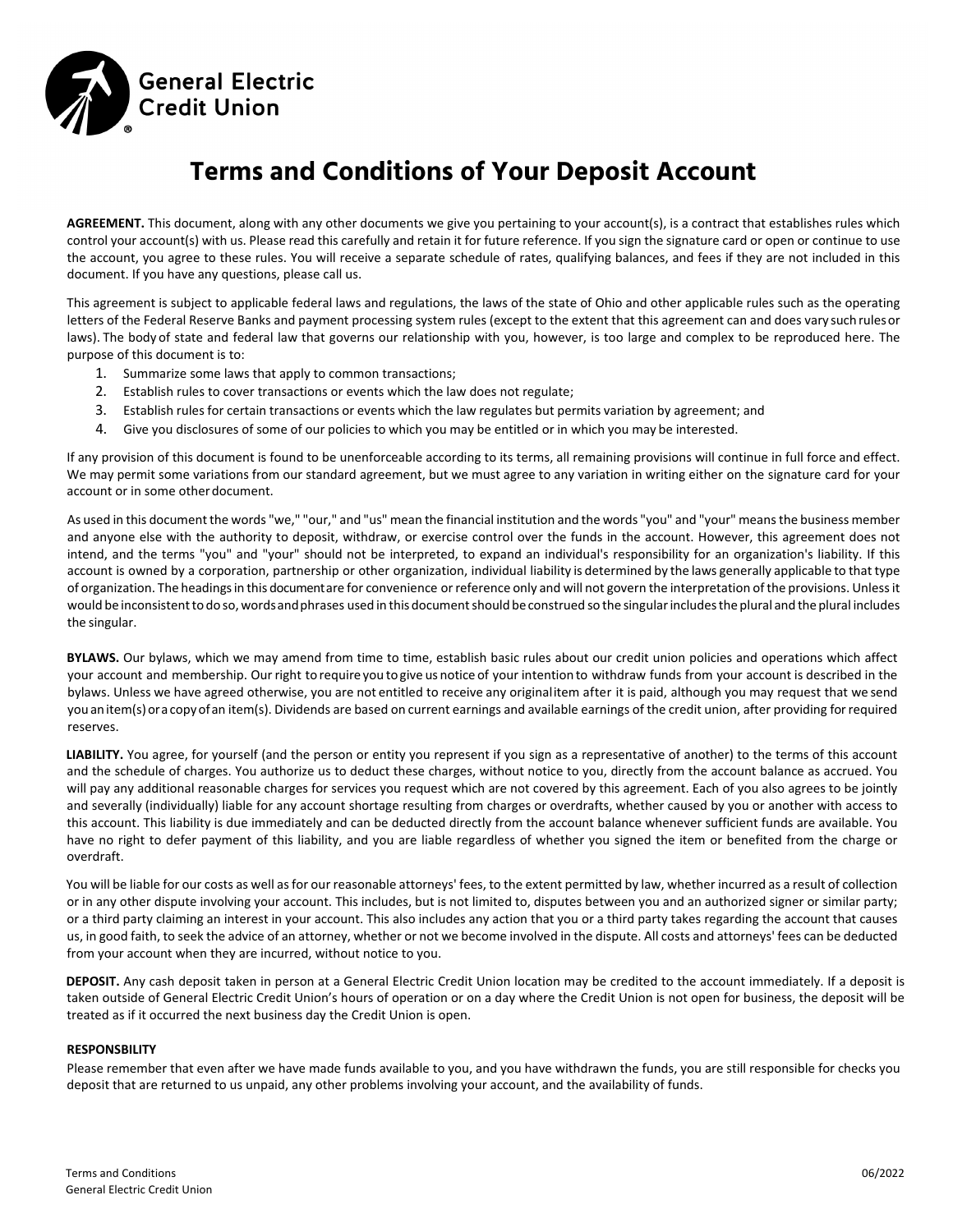#### **WITHDRAWALS**

**Generally.** Unless clearly indicated otherwise on the account records, any of you, acting alone, who signs to open the account or has authority to make withdrawals may withdraw or transfer all or any part of the account balance at any time. Each of you (until we receive written notice to the contrary) authorizes each other person who signs or has authority to make withdrawals to endorse any item payable to you or your order for deposit to this account or any other transaction with us.

**Checks and Withdrawal Rules.** If you do not purchase your check blanks from us, you must be certain that we approve the check blanks you purchase. We may refuse any withdrawal or transfer request which you attempt on forms not approved by us or by any method we do not specifically permit. We may refuse any withdrawal or transfer request which is greater in number than the frequency permitted, or which is for an amount greater or less than any withdrawal limitations. We will use the date the transaction is completed by us (as opposed to the date you initiate it) to apply the frequency limitations. In addition, we may place limitations on the account until your identity is verified.

Even if we honor a nonconforming request, we are not required to do so later. If you violate the stated transaction limitations (if any), in our discretion we may close your account or reclassify it as a transaction account. If we reclassify your account, your account may be subject to the fees and earnings rules of the new account classification.

If we are presented with an item drawn against your account that would be a "substitute check," as defined by law, but for an error or defect in the item introduced in the substitute check creation process, you agree that we may pay such item.

**Overdrafts.** You understand that we may, at our discretion, honor withdrawal requests that overdraw your account. However, the fact that we may honor withdrawal requests that overdraw the account balance does not obligate us to do so later. So, you can NOT rely on us to pay overdrafts on your account regardless of how frequently or under what circumstances we have paid overdrafts on your account in the past. We can change our practice of paying overdrafts on your account without notice to you. You can ask us if we have other account services that might be available to you where we commit to paying overdrafts under certain circumstances, such as, Courtesy Overdraft, an overdraft protection line‐of‐credit or a plan to sweep funds from another account you have with us.

You agree that we may charge fees for overdrafts. We may use subsequent deposits, including direct deposits of social security or other government benefits, to cover such overdrafts and overdraft fees.

**Multiple Signatures, Electronic Check Conversion, and Similar Transactions.** An electronic check conversion transaction is a transaction where a check or similar item is converted into an electronic fund transfer as defined in the Electronic Fund Transfers regulation. In these types of transactions, the check or similar item is either removed from circulation (truncated) or given back to you. As a result, we have no opportunity to review the check to examine the signatures on the item. You agree that, as to these or any items as to which we have no opportunity to examine the signatures, you waive any requirement of multiple signatures.

**OWNERSHIP OF ACCOUNT.** These rules apply to this account depending on the form of ownership and, if any, specified on the account records. We reserve the right to refuse some forms of ownership on any or all of our accounts. We make no representations as to the appropriateness or effect of the ownership of account except as they determine to whom we pay the account funds.

**Individual Account.** This is an account in the name of one person.

**STOP PAYMENTS.** Unless otherwise provided, the rules in this section cover stopping payment of items such as checks and drafts. Rules for stopping payment of other types of transfers of funds, such as consumer electronic fund transfers, may be established by law or our policy. If we have not disclosed these rules to you elsewhere, you may ask us about those rules.

We may accept an order to stop payment on any item from any one of you. You must make any stop‐payment order in the manner required by law and we must receive it in time to give us a reasonable opportunity to act on it before our stop-payment cutoff time. Because stop-payment orders are handled by computers, to be effective, your stop-payment order must precisely identify the account number, date, and amount of the item, and the payee.

You may stop payment on any item drawn on your account whether you sign the item or not. Generally, if your stop-payment order is given to us in writing it is effective for six months. Your order will lapse after that time if you do not renew the order in writing before the end of the six-month period. We are not obligated to notify you when a stop-payment order expires. A release of the stop- payment request may be made only by the person who initiated the stop‐payment order.

If you stop payment on an item and we incur any damages or expenses because of the stop payment, you agree to indemnify us for those damages or expenses, including attorneys' fees. You assign to us all rights against the payee or any other holder of the item. You agree to cooperate with us in any legal actions that we may take against such persons. You should be aware that anyone holding the item may be entitled to enforce payment against you despite the stop‐payment order.

Our stop-payment cutoff time is three (3) business days prior to the date of the transaction. Additional limitations on our obligation to stop payment are provided by law (e.g., we paid the item in cash or we certified the item).

**AMENDMENTS AND TERMINATION.** We may change our bylaws and any term of this agreement. Rules governing changes in interest rates are provided separately in the Truth‐in‐Savings disclosure or in another document. For other changes, we will give you reasonable notice in writing or by any other method permitted by law. We may also close this account if your membership in the credit union terminates, or by giving reasonable notice to you and tender of the account balance personally or by mail. Items presented for payment after the account is closed may be dishonored.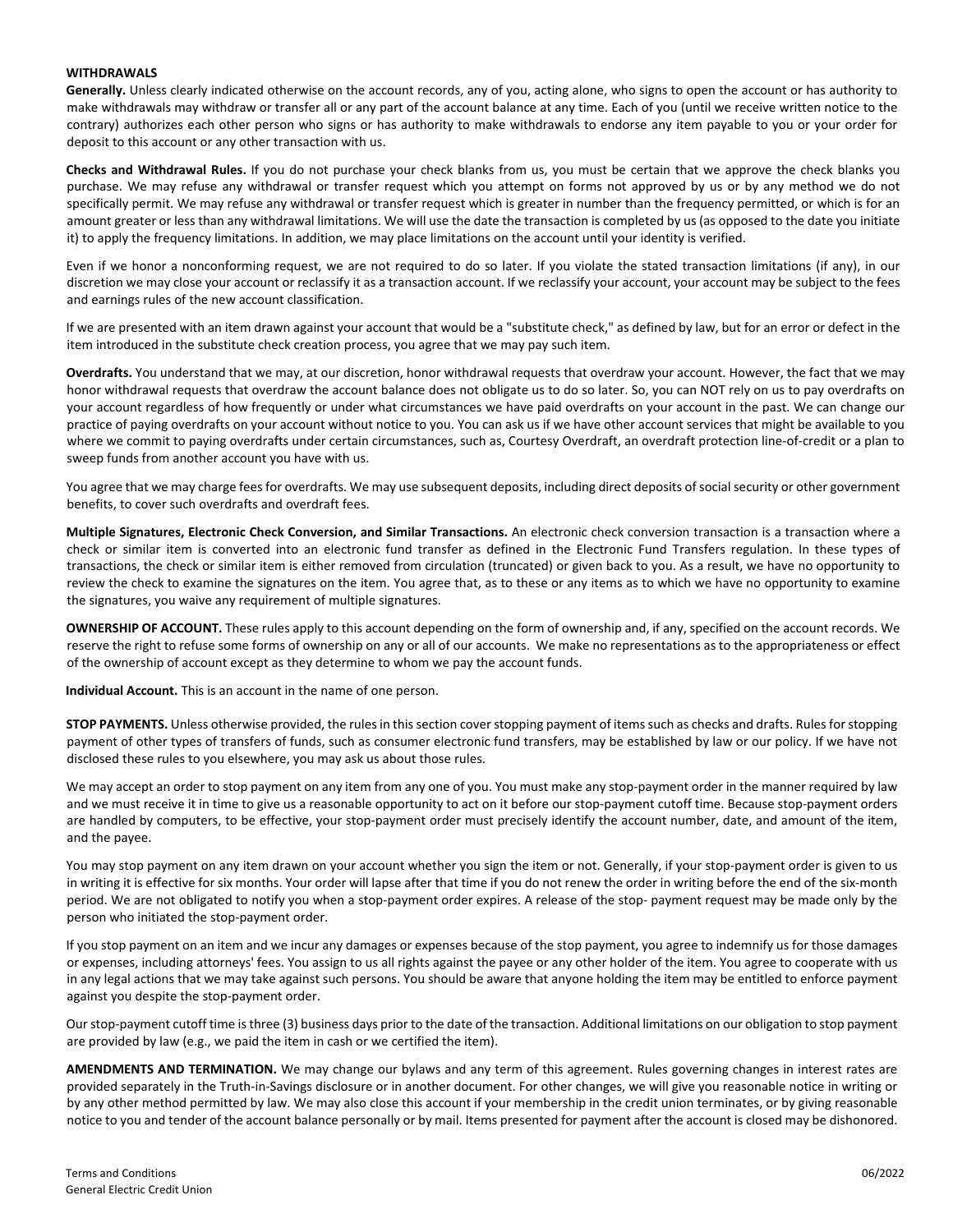When you close your account, you are responsible for leaving enough money in the account to cover any outstanding items to be paid from the account. Reasonable notice depends on the circumstances, and in some cases such as when we cannot verify your identity, or we suspect fraud, it might be reasonable for us to give you notice after the change or account closure becomes effective. Notice from us to any one of you is notice to all of you. If we have notified you of a change in any term of your account and you continue to have your account after the effective date of the change, you have agreed to the new term(s). We reserve the right to expel any member for non-participation in the affairs of the credit union. "Non‐participation" is defined as a member's failure to vote in the elections and failure to maintain any contact or conduct any business with us for a period of twelve (12) months.

#### **STATEMENTS**

**Your Duty to Report Errors.** You must examine your statement of account with "reasonable promptness." If you discover (or reasonably should have discovered) any unauthorized signatures or alterations, you must promptly notify us of the relevant facts. As between you and us, if you fail to do either of these duties, you will have to either share the loss with us or bear the loss entirely yourself (depending on whether we used ordinary care and, if not, whether we substantially contributed to the loss). The loss could be not only with respect to items on the statement but other items with unauthorized signatures or alterations by the same wrongdoer.

**DIRECT DEPOSITS.** If we are required for any reason to reimburse the federal government for all or any portion of a benefit payment that was directly deposited into your account, you authorize us to deduct the amount of our liability to the U.S. Government from the account or from any other account you have with us, without prior notice and at any time, except as prohibited by law. We may also use any other legal remedy to recover the amount of our liability.

**TEMPORARY ACCOUNT AGREEMENT.** If this option is selected, this is a temporary account agreement. Each person who signs to open the account or has authority to make withdrawals (except as indicated to the contrary) may transact business on this account. However, we may at some time in the future, restrict or prohibit further use of this account if you fail to comply with the requirements we have imposed within a reasonable time.

**RIGHT TO REPAYMENT OF INDEBTNESS.** You each agree that we may (without prior notice and when permitted by law) charge against and deduct from this account any due and payable debt owed to us now or in the future, by any of you having the right of withdrawal, to the extent of such persons' or legal entity's right to withdraw. If the debt arises from a note, "any due and payable debt" includes the total amount of which we are entitled to demand payment under the terms of the note at the time we charge the account, including any balance the due date for which we properly accelerate under the note.

In addition to these contract rights, we may also have rights under a "statutory lien." A "lien" on property is a creditor's right to obtain ownership of the property in the event a debtor defaults on a debt. A "statutory lien" is one created by federal or state statute. If federal or state law provides us with a statutory lien, then we are authorized to apply, without prior notice, any deposits and/or dividends held with us, in your account(s), to any debt you owe us, in accord with the statutory lien.

Neither our contract rights nor rights under a statutory lien apply to this account if prohibited by law. For example, neither our contract rights nor rights under a statutory lien apply to this account if: (a) it is an Individual Retirement Account or similar tax- deferred account, or (b) the debt is created by a consumer credit transaction under a credit card plan (but this does not affect our rights under any consensual security interest), or (c) the debtor's right of withdrawal arises only in a representative capacity. We will not be liable for the dishonor of any check or draft when the dishonor occurs because we charge and deduct an amount you owe us from your account. You agree to hold us harmless from any claim arising as a result of our exercise of our right to repayment.

**CHECK PROCESSING.** We process items mechanically by relying solely on the information encoded in magnetic ink along the bottom of the items. This means that we do not individually examine all of your items to determine if the item is properly completed, signed, and endorsed or to determine if it contains any information other than what is encoded in magnetic ink. You agree that we have not failed to exercise ordinary care solely because we use our automated system to process items and do not inspect all items processed in such a manner. Using an automated process helps us keep costs down for you and all account holders.

**CHECK CASHING.** We may charge a fee for anyone that does not have an account with us who is cashing a check, draft, or other instrument written on your account. We may also require reasonable identification to cash such a check, draft, or other instrument. We can decide what identification is reasonable under the circumstances and such identification may be documentary or physical and may include collecting a thumbprint or fingerprint.

**TRUNCATION, SUBSTITUTE CHECKS, & OTHER CHECK IMAGES.** If you truncate an original check and create a substitute check, or other paper or electronic image of the original check, you warrant that no one will be asked to make payment on the original check, a substitute check, or any other electronic or paper image, if the payment obligation relating to the original check has already been paid. You also warrant that any substitute check you create conforms to the legal requirements and generally accepted specifications for substitute checks. You agree to retain the original check in conformance with our internal policy for retaining original checks. You agree to indemnify us for any loss we may incur as a result of any truncated check transaction you initiate. We can refuse to accept substitute checks that have not previously been warranted by a bank or other financial institution in conformance with the Check 21 Act. Unless specifically stated in a separate agreement between you and us, we do not have to accept any other electronic or paper image of an original check.

**REMOTELY CREATED CHECKS.** Like any standard check or draft, a remotely created check (sometimes called a telecheck, preauthorized check, or demand check) is a check that can be used to withdraw money from an account. Unlike a typical check, however, a remotely created check is not issued by the paying bank and does not contain the signature of an authorized signer. In place of a signature, the check usually has a statement that a signer of the business account authorized the check. For example, if an authorized signer provides an account number in response to a telephone solicitation, the telephone solicitor can use the account number to issue a remotely created check to withdraw money from that account.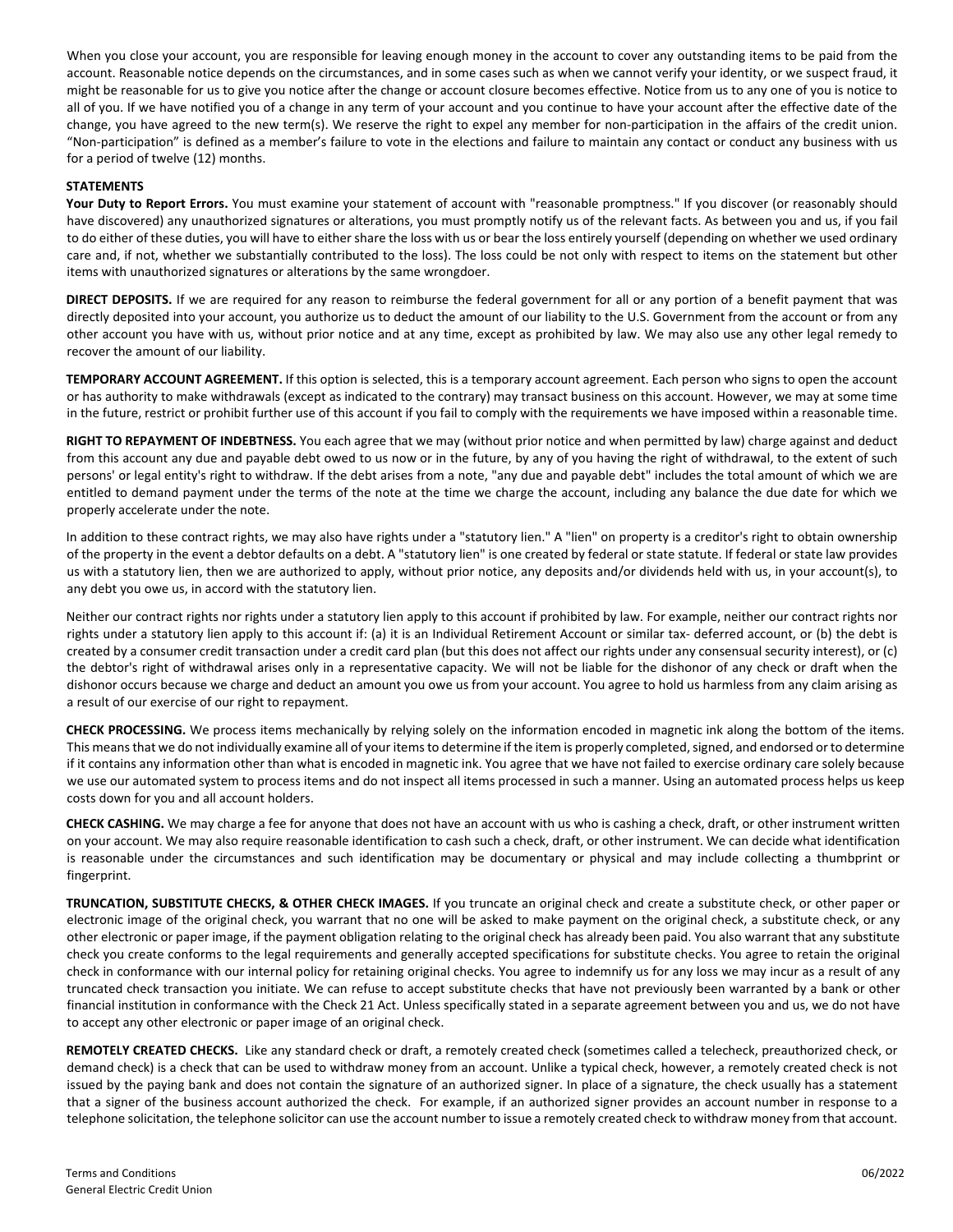You warrant and agree to the following for every remotely created check we receive from you for deposit or collection: (1) you have received express and verifiable authorization to create the check in the amount and to the payee that appears on the check; (2) you will maintain proof of the authorization for at least 2 years from the date of the authorization, and supply us the proof if we ask; and (3) if a check is returned you owe us the amount of the check, regardless of when the check is returned. We may take funds from your account to pay the amount you owe us, and if there are insufficient funds in your account, you still owe us the remaining balance.

**UNLAWFUL INTERNET GAMBLING NOTICE.** Restricted transactions as defined in Federal Reserve Regulation GG are prohibited from being processed through this account or relationship. Restricted transactions generally include, but are not limited to, those in which credit, electronic fund transfers, checks, or drafts are knowingly accepted by gambling businesses in connection with the participation by others in unlawful Internet gambling.

**ACH AND WIRE TRANSFERS.** This agreement is subject to Article 4A of the Uniform Commercial Code ‐ Fund Transfers as adopted in the state in which you have your account with us. If your payment order identifies an intermediate financial institution, beneficiary financial institution, or beneficiary by name and number, we and every receiving or beneficiary financial institution may rely upon the identifying number rather than the name to make a payment, even if the number identifies an intermediate financial institution, person or account different than the financial institution or beneficiary identified by name. Neither we nor any receiving or beneficiary financial institution have any responsibility to determine whether the name and identifying number refer to the same financial institution or person.

You agree to be bound by automated clearing house association rules. These rules provide, among other things, that payments made to you, or originated by you, are provisional until final settlement is made through a Federal Reserve Bank or payment is otherwise made as provided in Article 4A‐403(a) of the Uniform Commercial Code. If we do not receive such payment, we are entitled to a refund from you in the amount credited to your account and the party originating such payment will not be considered to have paid the amount so credited. If we receive a payment order to credit an account you have with us by wire or ACH, we are not required to give you any notice of the payment order or credit.

**RESTRICTIVE LEGENDS.** The automated processing of the large volume of checks we receive prevents us from inspecting or looking for special instructions or "restrictive legends" on every check. Examples of restrictive legends placed on checks are "must be presented within 90 days" or "not valid for more than \$1,000.00." For this reason, we are not required to honor any restrictive legend placed on checks you write unless we have agreed in writing to the restriction. We are not responsible for any losses, claims, damages, or expenses that result from your placement of these or other special instructions on your checks.

**ACCOUNT TRANSFER.** This account may not be transferred or assigned without our prior written consent.

**LEGAL ACTIONS AFFECTING YOUR ACCOUNT.** If we are served with a subpoena, restraining order, writ of attachment or execution, levy, garnishment, search warrant, or similar order relating to your account (termed "legal action" in this section), we will comply with that legal action. Or, in our discretion, we may freeze the assets in the account and not allow any payments out of the account until a final court determination regarding the legal action. We may do these things even if the legal action involves less than all of you. In these cases, we will not have any liability to you if there are insufficient funds to pay your items because we have withdrawn funds from your account or in any way restricted access to your funds in accordance with the legal action. Any fees or expenses we incur in responding to any legal action (including, without limitation, attorneys' fees and our internal expenses) may be charged against your account. The list of fees applicable to your account(s) provided elsewhere may specify additional fees that we may charge for certain legal actions.

**ENDORSEMENTS.** We may accept for deposit any item payable to you or your order, even if they are not endorsed by you. We may supply any missing endorsement(s) for any item we accept for deposit or collection, and you warrant that all endorsements are genuine. If we accept a thirdparty check for deposit, we may require any third-party endorsers to verify or guarantee their signatures or endorse in our presence.

To ensure that your check is processed without delay, you must endorse it (sign it on the back) in a specific area. Your entire endorsement (whether a signature or a stamp) along with any other endorsement information (e.g., additional endorsements, ID information, driver's license number, etc.) must fall within 1 1/2" of the "trailing edge" of a check. Endorsements must be made in blue or black ink, so that they are readable by automated check processing equipment.

It is important that you confine the endorsement information to this area since the remaining blank space will be used by others in the processing of the check to place additional needed endorsements and information. You agree that you will indemnify, defend, and hold us harmless for any loss, liability, damage, or expense that occurs because your endorsement, another endorsement, or information you have printed on the back of the check obscures our endorsement. These endorsement guidelines apply to both personal and business checks.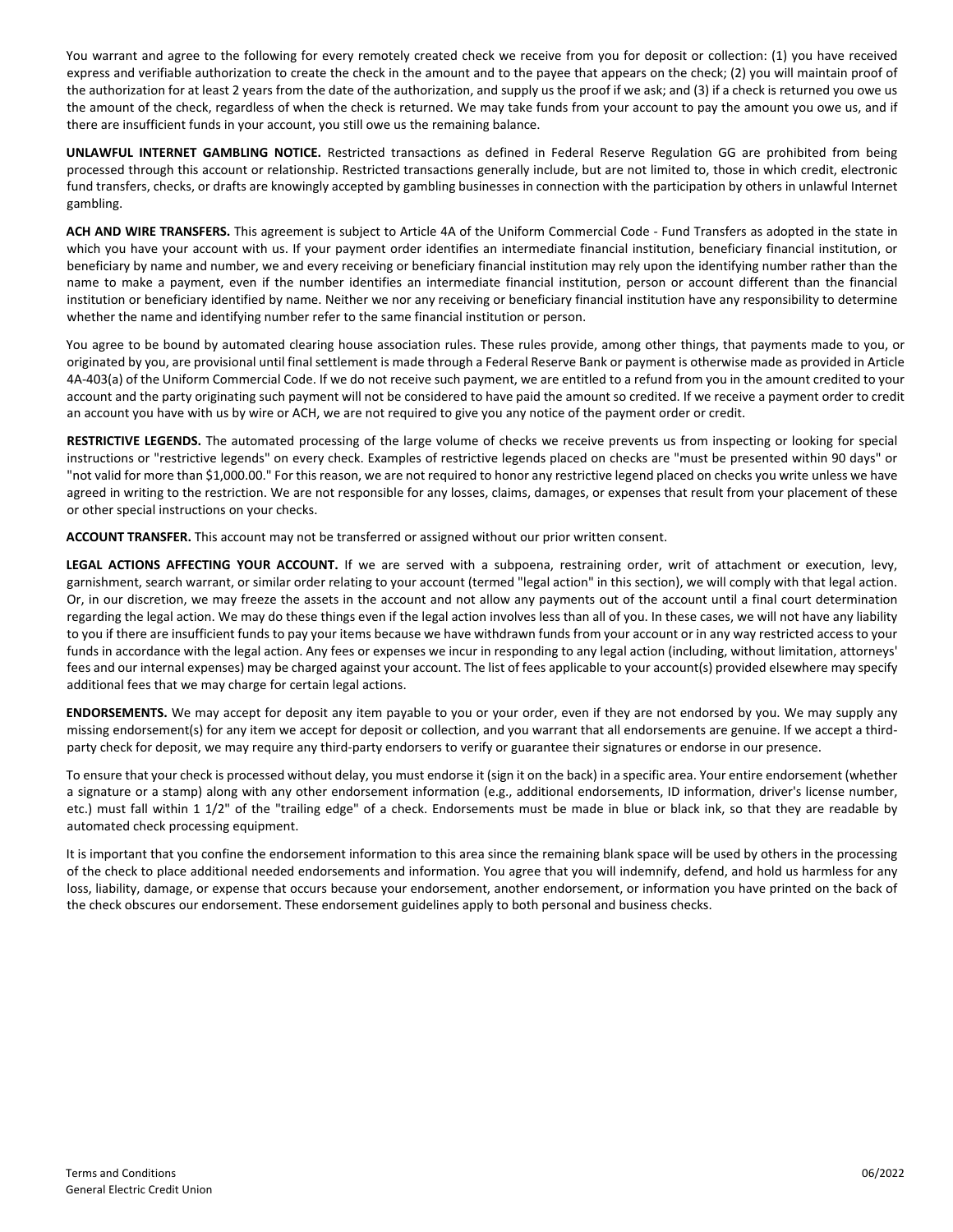

**SECURITY.** It is your responsibility to protect the account numbers and electronic access devices we provide you for your account(s). Do not discuss, compare, or share information about your account number(s) with anyone unless you are willing to give them full use of your money. An account number can be used by thieves to encode your number on a false demand draft which looks like and functions like an authorized check. If you furnish your access device and grant actual authority to make transfers to another person who then exceeds that authority, you are liable for the transfers unless we have been notified that transfers by that person are no longer authorized. Your account number can also be used to electronically remove money from your account. If you provide your account number in response to a telephone solicitation for the purpose of making a transfer (to purchase a service or merchandise, for example), payment can be made from your account even though you did not contact us directly and order the payment. You must also take precaution in safeguarding your blank checks. Notify us at once if you believe your checks have been lost or stolen. As between you and us, if you are negligent in safeguarding your checks, you must bear the loss entirely yourself or share the loss with us.

You agree that if we offer you services appropriate for your account to help identify and limit fraud or other unauthorized transactions against your account, such as positive pay or commercially reasonable security procedures, and you reject those services, you will be responsible for any fraudulent or unauthorized transactions which could have been prevented by the services we offered, unless we acted in bad faith or to the extent our negligence contributed to the loss.

**TELEPHONE CONSUMER PROTECTION ACT.** The Telephone Consumer Protection Act generally requires businesses to obtain express consent before contacting members/customers on their mobile phones. To ensure that you can receive important communication, General Electric Credit Union is requesting your permission to contact you on your phone. By acknowledging the account application, you are granting permission to General Electric Credit Union and any related affiliates or third parties to contact you on the mobile phone number provided in your application and all future mobile phone numbers that you furnish to the Credit Union. You are not required to provide consent as a condition to open an account or receive Credit Union products and/or services. Your consent is applicable for the following reasons: suspected fraud or suspicious activity, data security breaches, suspected identity theft, informational, marketing, communication(s) about existing accounts and loans, notification of late payments, and/or collection efforts. Please note that contact may be made as a direct dial call, using text messages, pre-recorded or artificial voice messages, and/or the used of an automated telephone dialing machine or auto dialer, as defined by federal regulations. By agreeing, you represent that you are the wireless subscriber or customary user with respect to the wireless number(s) provided to the Credit Union, its affiliates and associated third parties and that you have the authority to provide consent. Please note that depending on your mobile service plan, message and data rates may be assessed by your mobile provider and will be your sole responsibility.

**CLAIM OF LOSS.** If you claim a credit or refund because of a forgery, alteration, or any other unauthorized withdrawal, you agree to cooperate with us in the investigation of the loss, including giving us an affidavit containing whatever reasonable information we require concerning your account, the transaction, and the circumstances surrounding the loss. You will notify law enforcement authorities of any criminal act related to the claim of lost, missing, or stolen checks, or unauthorized withdrawals. We will have a reasonable period to investigate the facts and circumstances surrounding any claim of loss. Unless we have acted in bad faith, we will not be liable for special or consequential damages, including loss of profits or opportunity, or for attorneys' fees incurred by you. You agree that you will not waive any rights you have to recover your loss against anyone who is obligated to repay, insure, or otherwise reimburse you for your loss. You will pursue your rights or, at our option, assign them to us so that we may pursue them. Our liability will be reduced by the amount you recover or are entitled to recover from these other sources.

**EARLY WITHDRAWAL PENALTIES** *(and involuntary withdrawals)*. We may impose early withdrawal penalties on a withdrawal from a certificate even if you don't initiate the withdrawal. For instance, the early withdrawal penalty may be imposed if the withdrawal is caused by our setoff against funds in the account or as a result of an attachment or other legal process. We may close your account and impose the early withdrawal penalty on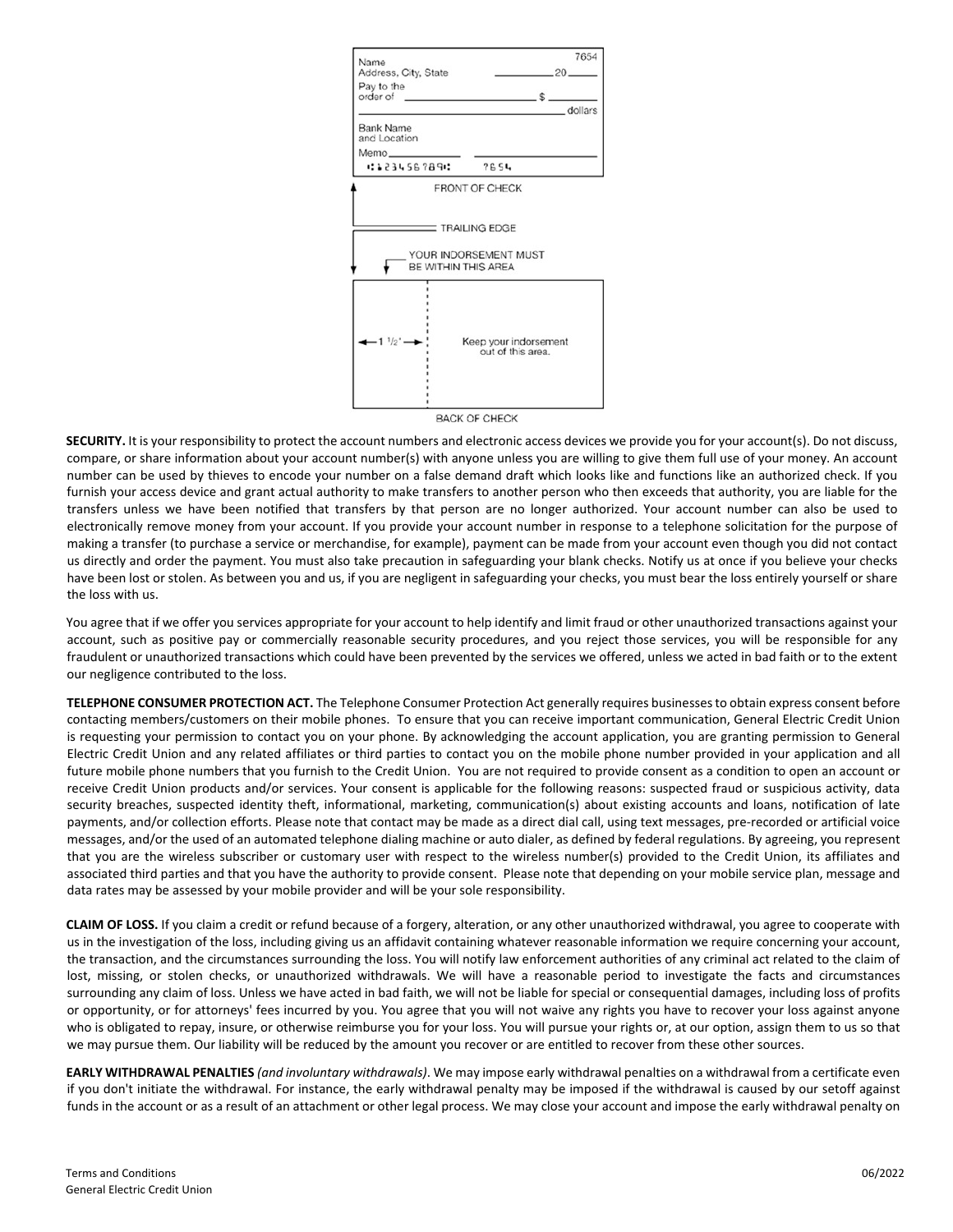the entire account balance in the event of a partial early withdrawal. See page one of your Truth in Savings for additional withdrawal penalty and Certificate information.

**ADDRESS OR NAME CHANGES.** You are responsible for notifying us of any change in your address or your name. Unless we agree otherwise, change of address or name must be made in writing by at least one of the authorized signers. Informing us of your address or name change on a check reorder form is not sufficient. We will attempt to communicate with you only by use of the most recent address you have provided to us. If provided elsewhere, we may impose a service fee if we attempt to locate you.

**RESOLVING ACCOUNT DISPUTES.** We may place an administrative hold on the funds in your account (refuse payment or withdrawal of the funds) if it becomes subject to a claim adverse to (1) your own interest; (2) a claim arising by operation of law. The hold may be placed for such period of time as we believe reasonably necessary to allow a legal proceeding to determine the merits of the claim or until we receive evidence satisfactory to us that the dispute has been resolved. We will not be liable for any items that are dishonored as a consequence of placing a hold on funds in your account for these reasons.

WAIVER OF NOTICES. You waive any notice of non-payment, dishonor, or protest regarding any items credited to or charged against your account.

**MEMBERSHIP REQUIREMENT.** You must meet the membership requirements, including maintaining at least one active account, as set forth in the Credit Union Bylaws. By signing this agreement, you; (1) authorize General Electric Credit Union to periodically request consumer reports to determine eligibility for membership and products offered, (2) authorize General Electric Credit Union to open a membership in your name; and (3) acknowledge that you meet General Electric Credit Union's field of membership requirements.

**UNCLAIMED FUNDS.** Accounts with whom there has been no contact for five years or more will be considered unclaimed funds and may be forwarded to the Ohio Department of Commerce as provided by Section 169 of the Ohio Revised Code. Account owners who are residents of Kentucky whom there has been no contact for three years or more will be considered unclaimed funds and may be forwarded to the Kentucky State Treasury Unclaimed Property Division.

**INACTIVE ACCOUNT POLICY.** You will be assessed a monthly inactivity fee (see Fee Schedule for details) if you do not meet one or more of the following qualifications: (1) Transaction activity on an account within 365 calendar days, and/or 2) 18 years of age or younger.

**ACCOUNT CLOSURE.** If your account has a zero (\$0) balance for ninety (90) calendar days, regardless of whether at account opening or if the has had a standing account with us, the member's account may be closed.

#### **BINDING ARBITRATION.**

**YOU HEREBY AGREE THAT ANY DISPUTE, CLAIM OR CONTROVERSY ARISING NOW OR IN THE FUTURE UNDER OR RELATING IN ANY WAY TO THIS AGREEMENT, OR TO THE ONLINE BANKING SERVICE(S) ("CLAIM"), REGARDLESS OF THE NATURE OF THE CAUSE(S) OF ACTION ASSERTED (INCLUDING CLAIMS FOR INJUNCTIVE, DECLARATORY, OR EQUITABLE RELIEF), SHALL BE RESOLVED BY BINDING ARBITRATION. CLAIMS SUBJECT TO ARBITRATION INCLUDE CLAIMS THAT ARE MADE AS COUNTERCLAIMS, CROSS CLAIMS, THIRD PARTY CLAIMS, INTERPLEADERS, OR OTHERWISE. ARBITRATION REPLACES THE RIGHT TO GO TO COURT, AND YOU THEREFORE AGREE TO WAIVE ANY RIGHT THAT YOU OR WE MIGHT OTHERWISE HAVE HAD TO A JURY TRIAL OR THE OPPORTUNITY TO LITIGATE ANY CLAIMS IN COURT BEFORE EITHER A JUDGE OR JURY.** 

**YOU FURTHER AGREE THAT YOU WILL NOT BE ABLE TO BRING A CLASS ACTION OR OTHER REPRESENTATIVE ACTION (SUCH AS AN ACTION IN THE FORM OF A PRIVATE ATTORNEY GENERAL) TO LITIGATE ANY CLAIMS IN COURT BEFORE EITHER A JUDGE OR JURY; NOR WILL YOU BE ABLE TO PARTICIPATE AS A CLASS MEMBER IN A CLASS ACTION OR OTHER REPRESENTATIVE ACTION IN ARBITRATION OR IN COURT BEFORE EITHER A JUDGE OR JURY, EXCEPT WHERE IS WAIVER IS PROHIBITED BY LAW.** 

This binding arbitration provision applies to any and all Claims that you have against us, our parent, subsidiaries, affiliates, licensees, predecessors, successors, assigns, and against all of their respective employees, agents, or assigns, or that we have against you; it also includes any and all Claims regarding the applicability of this arbitration clause or the validity of the Agreement, in whole or in part.

The party filing a Claim(s) in arbitration must file its Claim(s) before JAMS or the American Arbitration Association under the rules of such arbitration administrator in effect at the time the Claim(s) was filed. Rules and forms may be obtained from, and Claims made may be filed with JAMS (800.352.5267 or jamsadr.com) or the American Arbitration Association, (800-778-7879 or www.adr.org). Arbitration hearings shall be held at a place within the federal judicial district that includes your address at the time the Claim(s) is filed, or at some other place to which you and we agree in writing. Judgment upon any arbitration award may be entered in any court having jurisdiction. Any arbitration award shall be in writing and include a written reasoned opinion, and will be final and binding, subject only to any right to appeal under the Federal Arbitration Act.

This Arbitration Agreement shall survive: (i) termination or changes in the Agreement, and the relationship between you and us concerning the Agreement; and (ii) the bankruptcy of any party or any similar proceeding initiated by you or on your behalf. If any portion of this Arbitration provision is deemed invalid or unenforceable, the remaining portions shall nevertheless remain in force.

03700016-1

Insured by NCUA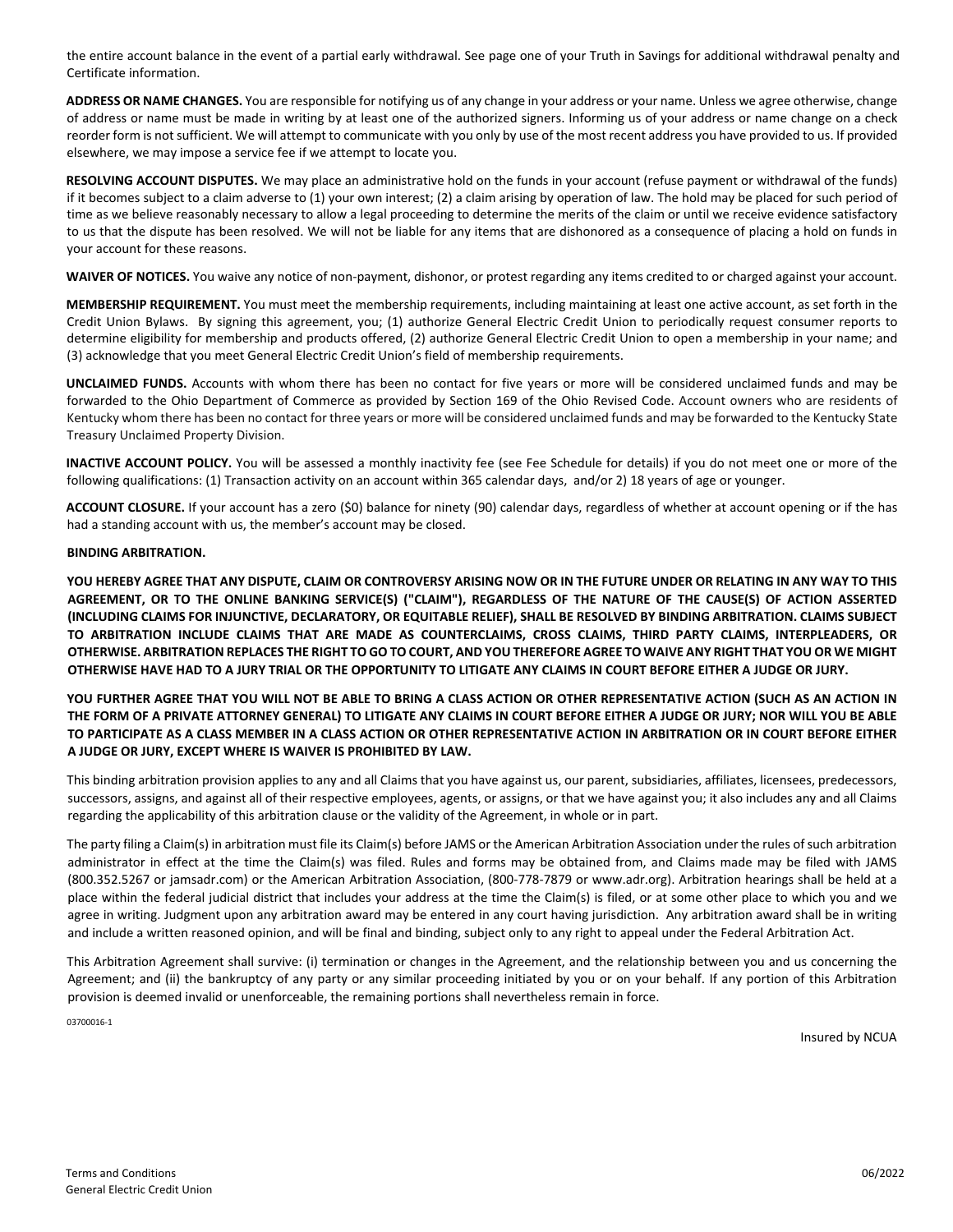

### **Truth-In-Savings**

#### **Definitions**

As used in this document the words "we," "our," and "us" mean the financial institution and the words "you" and "your" mean the accountholder(s) and anyone else with the authority to deposit, withdraw, or exercise control over the funds in the account. However, this document does not intend, and the terms "you" and "your" should not be interpreted, to expand an individual's responsibility for an organization's liability. If this account is owned by a corporation, partnership or other organization, individual liability is determined by the laws generally applicable to that type of organization. The headings in this document are for convenience or reference only and will not govern the interpretation of the provisions. Unless it would be inconsistent to do so, words and phrases used in this document should be construed so the singular includes the plural and the plural includes the singular. Additional definitions include Annual Percentage Rate (APR) and Annual Percentage Yield (APY). A business day is defined as Monday-Saturday excluding all Federal or State holidays.

#### **Purpose**

This disclosure contains product information on the accounts we offer. Contact us at: 513.243.4328/800.542.7093 or visit the Disclosures page on our website at: gecreditunion.org/disclosures for any questions or a copy of our fee schedule.

#### **Dividends**

The rate and calculation method we use for dividends may change at any time other than certificates and are at the sole discretion of the Credit Union. Dividends are not payable until declared. Dividends are paid from current income and available earnings, after required transfers to reserves at the end of a dividend period. If your account earns dividends, we are prohibited by law to guarantee the payment of dividends. We must base our dividends upon the money we earn and what is available for distribution at end of a dividend period.

#### **Courtesy Overdraft Information**

Accounts will be charged the standard Courtesy Overdraft fee of \$32 for handling each overdraft created by check, ACH, Pointof-Sale, ATM withdrawal, in-person withdrawal, or other electronic item presented that is paid and \$32 for each item(s) presented that may be returned. An overdrawn balance must be repaid within 32 days. We may not pay items under your Courtesy Overdraft if you do not maintain your account in good standing by bringing your account to a positive balance within every 32 day period for a minimum of 24 hours, if you default on any loan or other obligation to General Electric Credit Union or if your account is subject to any legal or administrative order or levy.

#### **Certificate Information**

**Limitations:** You may withdraw dividends at any time and principal during the ten (10) day grace period with no certificate penalty. Funds can be added to a certificate only at maturity. You will receive accrued dividends if you close your account before dividends are posted.

**Early Withdrawal Penalties:** For certificate terms less than 18 months, you will incur a 90-day dividend penalty on the principal amount withdrawn if completed prior to maturity. For certificate terms of 18 months or greater, you will incur a 180-day dividend penalty on the principal amount withdrawn if completed prior to maturity. To change an existing termed certificate outside of its 10-day grace period, you will be assessed a penalty fee.

**Renewal Details:** This certificate will automatically renew for the same term at the prevailing APY and dividend rate. If the same term is no longer offered, the certificate will renew to the closest term available. Bump rate certificates will automatically renew to a non-bump rate product with the same term at the prevailing APY and dividend rate.

**New Money Stipulation:** New Money is defined as funds not previously on deposit with General Electric Credit Union. Matured certificates and direct deposit are not considered New Money.

**Bump Rate Certificates Only:** During the term of your certificate, any account owner can initiate a rate adjustment by completing and signing the Bump Rate Request form. One rate adjustment can be made per year and is reflective of an anniversary year, based on the certificate open date.

#### **Tiered Account Information**

All tiered rate account information can be reviewed on our website at: https://www.gecreditunion.org/support/resources/access/rates/business-deposit-rates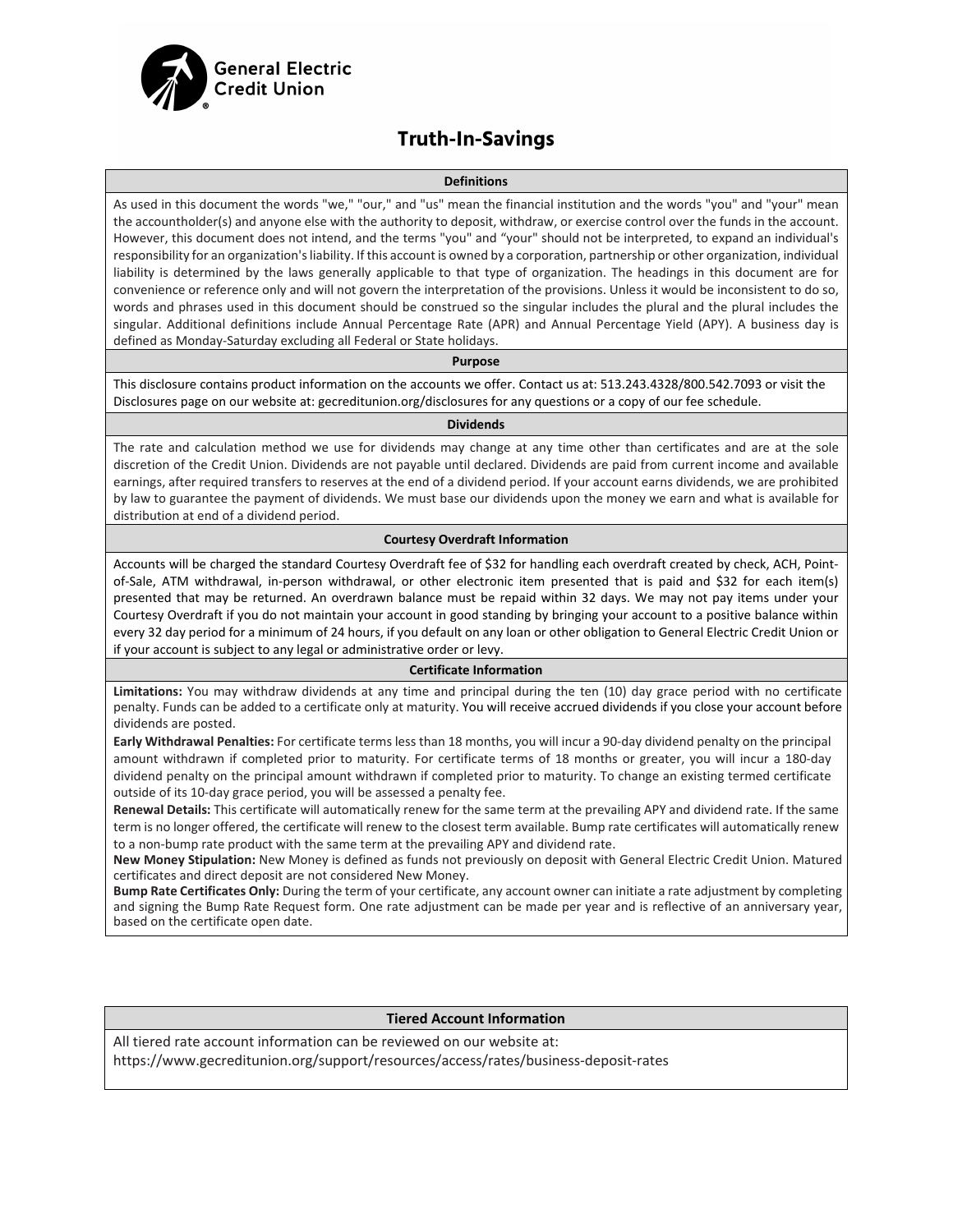| <b>ACCOUNT</b><br><b>TYPE</b>                             | <b>DIVIDEND</b><br>RATE/<br><b>ANNUAL</b><br><b>PERCENTAGE</b><br>YIELD (APY) | <b>VARIABLE</b><br>RATE/<br><b>FIXED</b><br><b>RATE</b> | <b>DIVIDENDS</b><br><b>COMPOUND</b><br><b>FREQUENCY</b> | <b>DIVIDENDS</b><br><b>CREDITED</b><br><b>FREQUENCY</b> | <b>MINIMUM</b><br><b>OPENING</b><br><b>DEPOSIT</b> | <b>MINIMIM</b><br><b>BALANCE</b><br><b>TO AVOID</b><br><b>SERVICE FEE</b> | <b>MINIMUM</b><br><b>BALANCE TO</b><br><b>EARN</b><br><b>STATED RATE</b> | <b>BALANCE</b><br><b>METHOD</b><br><b>TO</b><br><b>CALCULATE</b><br><b>DIVIDENDS</b> | <b>ACCOUNT</b><br><b>LIMITATIONS</b>                |
|-----------------------------------------------------------|-------------------------------------------------------------------------------|---------------------------------------------------------|---------------------------------------------------------|---------------------------------------------------------|----------------------------------------------------|---------------------------------------------------------------------------|--------------------------------------------------------------------------|--------------------------------------------------------------------------------------|-----------------------------------------------------|
| <b>Business</b><br><b>Savings</b>                         | Non-Tiered<br>Account                                                         | Variable                                                | Monthly                                                 | Monthly                                                 | \$5.00                                             | N/A                                                                       | \$0.01                                                                   | Actual<br>Daily<br><b>Balance</b>                                                    | N/A                                                 |
| <b>Simply Free</b><br><b>Business</b><br><b>Checking</b>  | N/A                                                                           | N/A                                                     | N/A                                                     | N/A                                                     | \$25.00                                            | N/A                                                                       | N/A                                                                      | N/A                                                                                  | N/A                                                 |
| Premier<br><b>Business</b><br><b>Checking</b>             | <b>Tiered</b><br>Account Refer<br>to<br>Website                               | Variable                                                | Monthly                                                 | Monthly                                                 | \$25.00                                            | \$10,000.00<br>*Refer to<br>Fee<br>Schedule                               | \$0.01                                                                   | Actual<br>Daily<br><b>Balance</b>                                                    | N/A                                                 |
| <b>Business</b><br>Advantage<br>Money<br><b>Market</b>    | <b>Tiered</b><br>Account Refer<br>to<br>Website                               | Variable                                                | Monthly                                                 | Monthly                                                 | \$0.01                                             | N/A                                                                       | \$0.01                                                                   | Actual<br>Daily<br><b>Balance</b>                                                    | N/A                                                 |
| <b>Business</b><br><b>Certificate</b>                     | Non-Tiered<br>Account                                                         | Fixed                                                   | Monthly                                                 | Monthly                                                 | \$500.00                                           | N/A                                                                       | \$500.00                                                                 | Actual<br>Daily<br><b>Balance</b>                                                    | Refer to<br>Certificate<br>Information<br>on Page 1 |
| <b>Business</b><br>Jumbo<br><b>Certificate</b>            | Non-Tiered<br>Account                                                         | Fixed                                                   | Monthly                                                 | Monthly                                                 | \$100,000.00                                       | N/A                                                                       | \$100,000.00                                                             | Actual<br>Daily<br><b>Balance</b>                                                    | Refer to<br>Certificate<br>Information<br>on Page 1 |
| <b>Business</b><br><b>Bump Rate</b><br><b>Certificate</b> | Non-Tiered<br>Account                                                         | Fixed                                                   | Monthly                                                 | Monthly                                                 | \$500.00                                           | N/A                                                                       | \$500.00                                                                 | Actual<br>Daily<br><b>Balance</b>                                                    | Refer to<br>Certificate<br>Information<br>on Page 1 |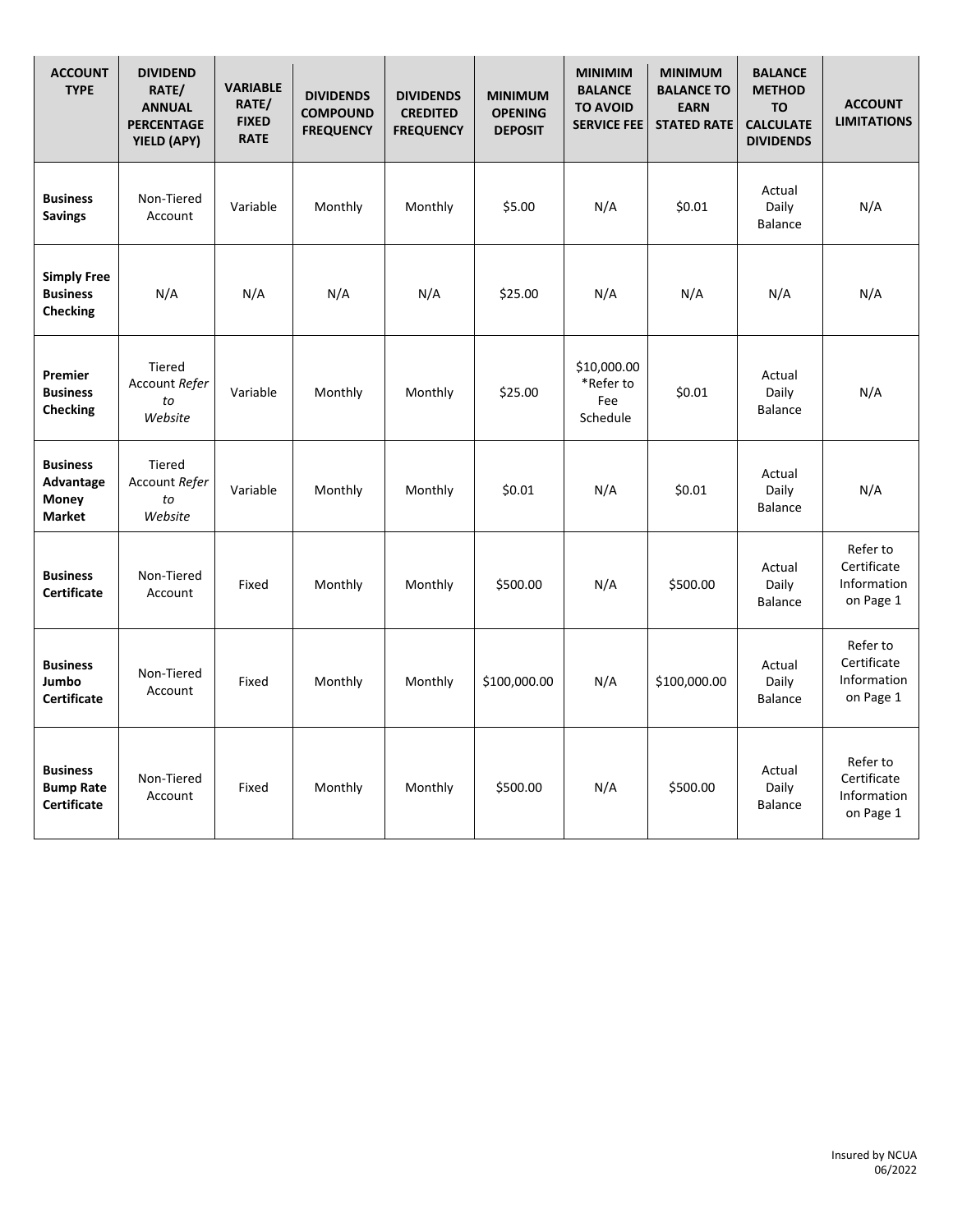

# **Funds Availability**

#### **Funds Availability Policy Disclosure**

#### **Your ability to withdraw funds at General Electric Credit Union.**

It is General Electric Credit Union's policy to make funds available to all members the first business day after the date of initial deposit, if the deposit is made a General Electric Credit Union staffed location. Funds from electronic direct deposits may be made available on the day the deposit is received. Once the funds have been deposited and made available, members shall have access to funds through methods such as cash withdraw(s), transfer(s), point of sale transaction(s), check(s), ACH or wire(s). GECU's business days coincide with the Federal Reserve's business days, which are Monday through Friday, excluding federal holidays. If you make a deposit on a business day that we are open, we will consider the first business day to be the date of deposit. If a deposit is made after 8:00 pm EST, the deposit will be considered received the next business day we are open.

#### **Reservation of Right to Hold.**

In some cases, we will not make allthe fundsthat you deposit by check available to you on the first business day after the day of your deposit. The first \$250 of your deposit, however, may be made available the date of deposit.

If we are not going to make all the funds from your deposit available on the first business day, we will notify you at the time you make your deposit. We will detail the date of deposit, account number to be deposited in to, the amount of the deposit and the amount of deposit that may be made delayed. We will also tell you when the funds will be available. If your deposit is not made directly to one of our employees, or if we decide to take this action after you have left the premises, we will mail you the notice by the business day after we receive your deposit. If you need the funds from a deposit right away, you should ask uswhen the fundswill be available. We may delay your ability to withdraw funds deposited by check into your account for up to seven (7) business days for these reasons:

- You deposit checks totaling more than \$6,000 on any one day.
- New membership a new membership is defined as any membership opened within the last thirty (30) calendar days.
- You have overdrawn your account repeatedly in the last six months.
- There is an emergency, such as failure of computer or communications equipment.
- We believe a check you deposit will not be paid.
- You redeposit a check that has been returnedunpaid.

Members may request a copy of the full Funds Availability Policy and any Hold Notice that may have been supplied by visiting a local branch or writing to General Electric Credit Union at:

> General Electric Credit Union 10485 Reading Rd Cincinnati, OH 45241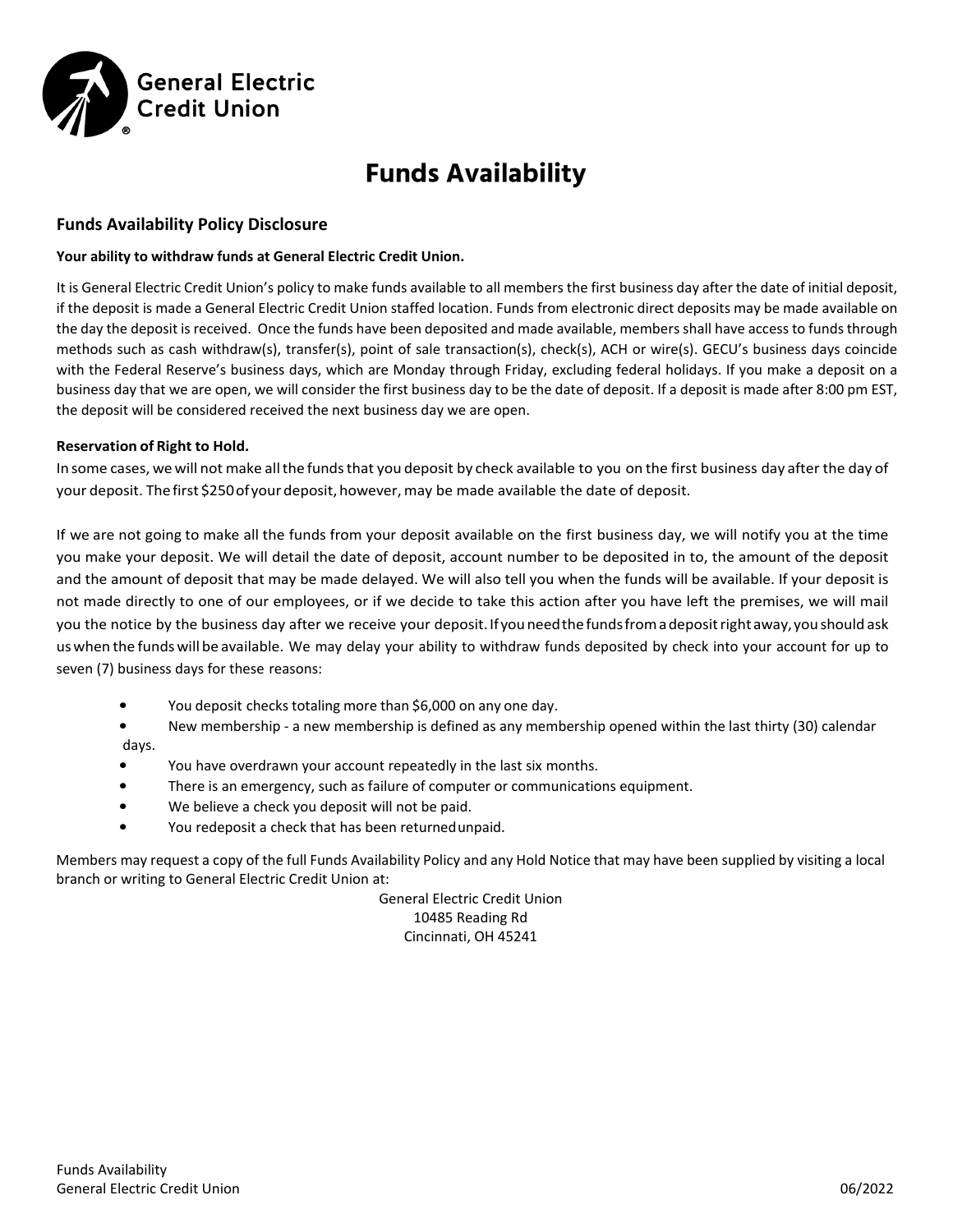**General Electric Credit Union** 

There are no charges levied against any of our accounts other than what is listed. When you use an ATM not owned by us, you may be charged a surcharge fee by the ATM operator or owner or any network used and you may be charged a fee for a balance inquiry.

### Deposit Accounts

| Money Order                                                                  | \$5  | Per item.                                                                                                                                                                                                                                              |
|------------------------------------------------------------------------------|------|--------------------------------------------------------------------------------------------------------------------------------------------------------------------------------------------------------------------------------------------------------|
| Cashier's Check                                                              | \$5  | Per item.                                                                                                                                                                                                                                              |
| Insufficient Funds Charge (Returned)                                         | \$32 | Per item presented for return/unpaid items.                                                                                                                                                                                                            |
| Insufficient Funds Charge (Paid)                                             | \$32 | Per item presented. A fee that is charged when an ACH/Check, recurring<br>debit card transactions is used to access an available overdraft limit to pay<br>the item, also known as an Overdraft fee.                                                   |
| Insufficient Funds Charge - Paid                                             | \$32 | Per item presented. A fee that is charged when extended coverage for<br>Courtesy Overdraft is used to access an available overdraft limit to pay the<br>ATM/POS transactions and every day debit card transactions, also known as<br>an Overdraft fee. |
| Insufficient Funds Charge ~Paid                                              | \$32 | Per item presented. A fee that is charged when an online transaction,<br>Interactive Teller Machine (ITM), or over the counter transaction is used to<br>access an available overdraft limit to pay the item, also known as an<br>Overdraft fee.       |
| Uncollectible Deposit                                                        | \$10 | Per item presented. Member deposits or cashes an item that is returned<br>unpaid.                                                                                                                                                                      |
| <b>ACH Origination Chargeback</b>                                            | \$10 | Per item.                                                                                                                                                                                                                                              |
| <b>Check Copy</b>                                                            | \$5  | Per item.                                                                                                                                                                                                                                              |
| <b>Premature Account Closing</b>                                             | \$15 | If the member requests an account is closed within 90 days of opening.                                                                                                                                                                                 |
| Wire Transfer - Domestic                                                     | \$20 | Per outgoing wire request.                                                                                                                                                                                                                             |
| Wire Transfer - International                                                | \$50 | Per outgoing wire request.                                                                                                                                                                                                                             |
| Lost ATM/Debit/Credit Card                                                   | \$10 | Per card to replace.                                                                                                                                                                                                                                   |
| <b>Expedited Card Delivery</b>                                               | \$49 | Per request                                                                                                                                                                                                                                            |
| Retail Online Banking ACH<br>Origination with External Transfer (in)         | \$0  | For all incoming transfers.                                                                                                                                                                                                                            |
| Retail Online Banking ACH<br>Origination with External Transfer (out)        | \$3  | Standard delivery fee for all outgoing transfers.                                                                                                                                                                                                      |
| <b>Retail Online Banking ACH</b><br>Origination with External Transfer (out) | \$5  | Next-day delivery fee for all outgoing transfers.                                                                                                                                                                                                      |
| <b>Stop Payment</b>                                                          | \$32 | Per request made: in branch, over the phone, via email, or within Online<br>Banking or our mobile app (excluding Web BillPay).                                                                                                                         |
| <b>BillPay Stop Payment</b>                                                  | \$25 | Per request for payments initiated through our BillPay.                                                                                                                                                                                                |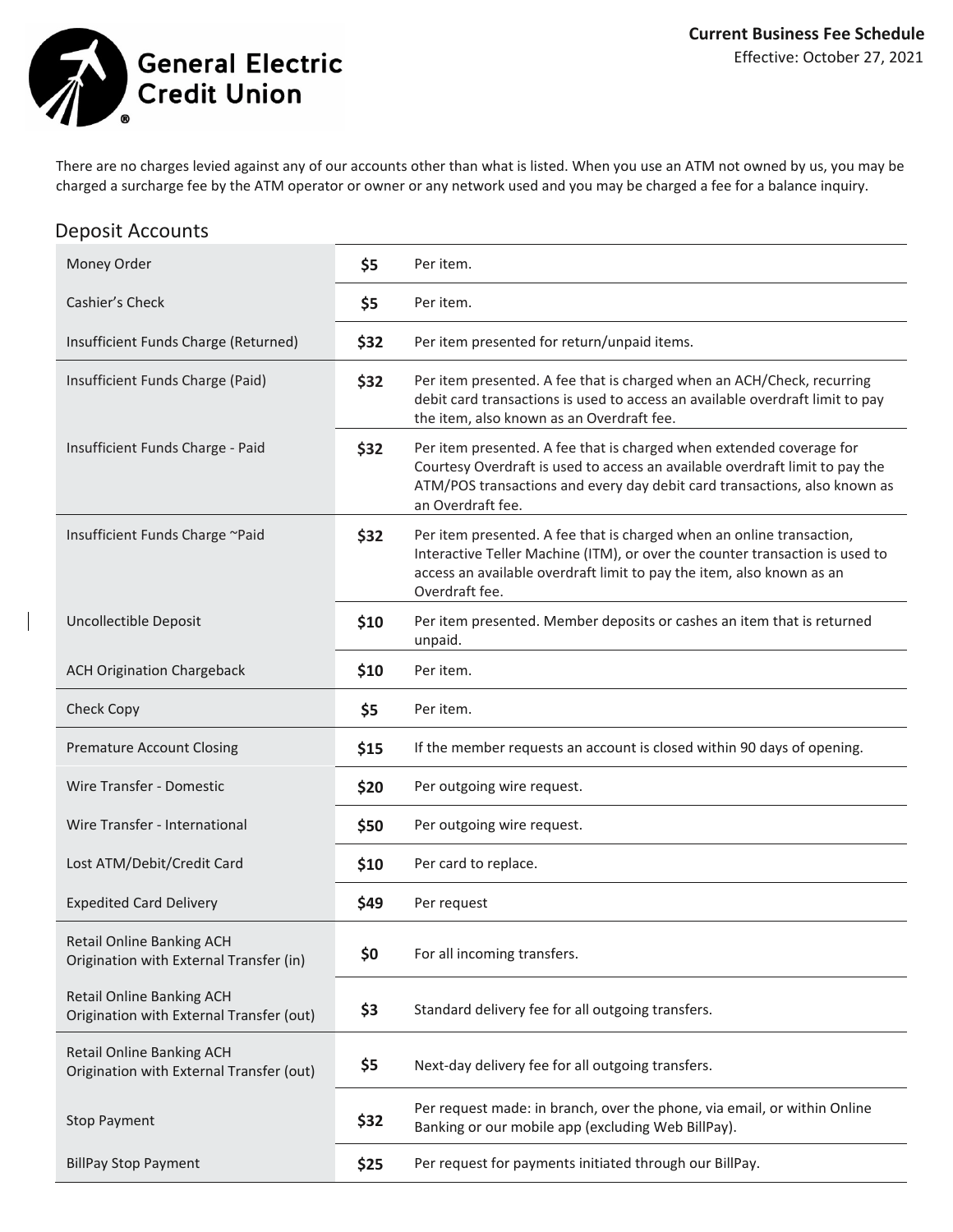| Check Orders                   | <b>Varies</b> | Order online or at a branch near you.                                                                                                                                                           |
|--------------------------------|---------------|-------------------------------------------------------------------------------------------------------------------------------------------------------------------------------------------------|
| ATM Withdrawal at Foreign ATMs | \$3           | Per item at an ATM outside of our network. GECU ATMs and those in our<br>surcharge-free partner networks are excluded. Additional fees may be<br>charged by an ATM provider, if not in network. |
| ATM Empty Envelope Deposit     | <b>S25</b>    | Per item.                                                                                                                                                                                       |
| <b>Escheatment Processing</b>  | <b>S20</b>    | Per item.                                                                                                                                                                                       |
| Inactive Account               | \$6           | Per month during inactivity period on savings account, checking, or money<br>market account.                                                                                                    |

## Simply Free Business Checking

| Transaction  | \$0.25 | Per transaction. The first 500 transactions are free. Transactions exceeding<br>500 per month will incur this fee.<br>Transaction includes: Cleared checks, debit card withdrawal, ACH debits/<br>credits, deposited transactions (per fund type and per transaction type, and<br>over-the-counter withdrawal). |
|--------------|--------|-----------------------------------------------------------------------------------------------------------------------------------------------------------------------------------------------------------------------------------------------------------------------------------------------------------------|
| Cash Deposit | \$0.25 | Per \$100. The first \$10,000 cash deposit is free. Cash deposits exceeding<br>\$10,000 per month will incur this fee.                                                                                                                                                                                          |

# Premier Business Checking

| <b>Monthly Maintenance</b> | \$15   | Per month. The \$15 monthly fee can be avoided if the account maintains a<br>\$10,000 or greater daily balance.                                                                                                                                                                                                 |
|----------------------------|--------|-----------------------------------------------------------------------------------------------------------------------------------------------------------------------------------------------------------------------------------------------------------------------------------------------------------------|
| Transaction                | \$0.25 | Per transaction. The first 500 transactions are free. Transactions exceeding<br>500 per month will incur this fee.<br>Transaction includes: Cleared checks, debit card withdrawal, ACH debits/<br>credits, deposited transactions (per fund type and per transaction type, and<br>over-the-counter withdrawal). |
| Cash Deposit               | \$0.25 | Per \$100. The first \$10,000 cash deposit is free. Cash deposits exceeding<br>\$10,000 per month will incur this fee.                                                                                                                                                                                          |

### Miscellaneous Fees

| iviiscellaneous Fees                        |       |                                              |
|---------------------------------------------|-------|----------------------------------------------|
| <b>Account Research</b>                     | \$30  | Per hour; minimum one-hour charge.           |
| Court Order Processing/<br>Garnishment/Levy | \$40  | Per Item.                                    |
| Duplicate IRS Reporting Form                | \$5   | Per request.                                 |
| <b>Enhanced Business Online Banking</b>     | \$10  | Per month.                                   |
| On-Us Check Cashing                         | \$5   | Per request for non-members.                 |
| <b>Overnight Mail</b>                       | \$25  | Per request.                                 |
| <b>Returned Statement</b>                   | \$5   | Per statement for incorrect mailing address. |
| Safe Deposit Box Drilling                   | \$225 | Per request.                                 |
| Safe Deposit Box Replacement Key            | \$25  | Per request.                                 |
| <b>Statement Copy</b>                       | \$5   | Per request for additional copy.             |